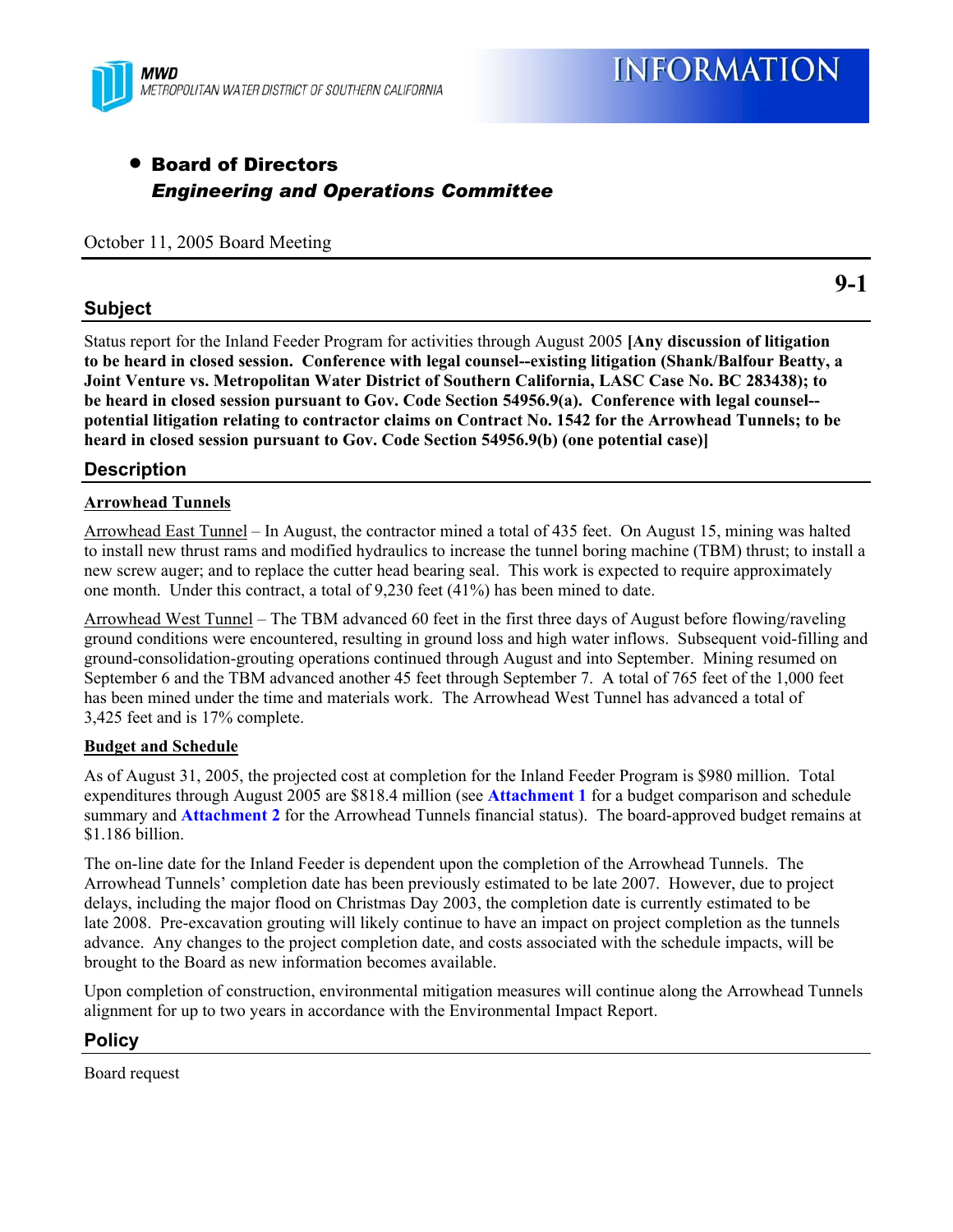## **Fiscal Impact**

Refer to **Attachment 1** and **Attachment 2**.

Wolfe 9/16/2005 *Roy L. Wolfe Date Manager, Corporate Resources*  9/26/2005 *Dennis B. Underwood Date* 

*CEO/General Manager* 

**Attachment 1 – Budget Comparison and Schedule Summary** 

# **Attachment 2 – Arrowhead Tunnels Financial Status**

BLA #3250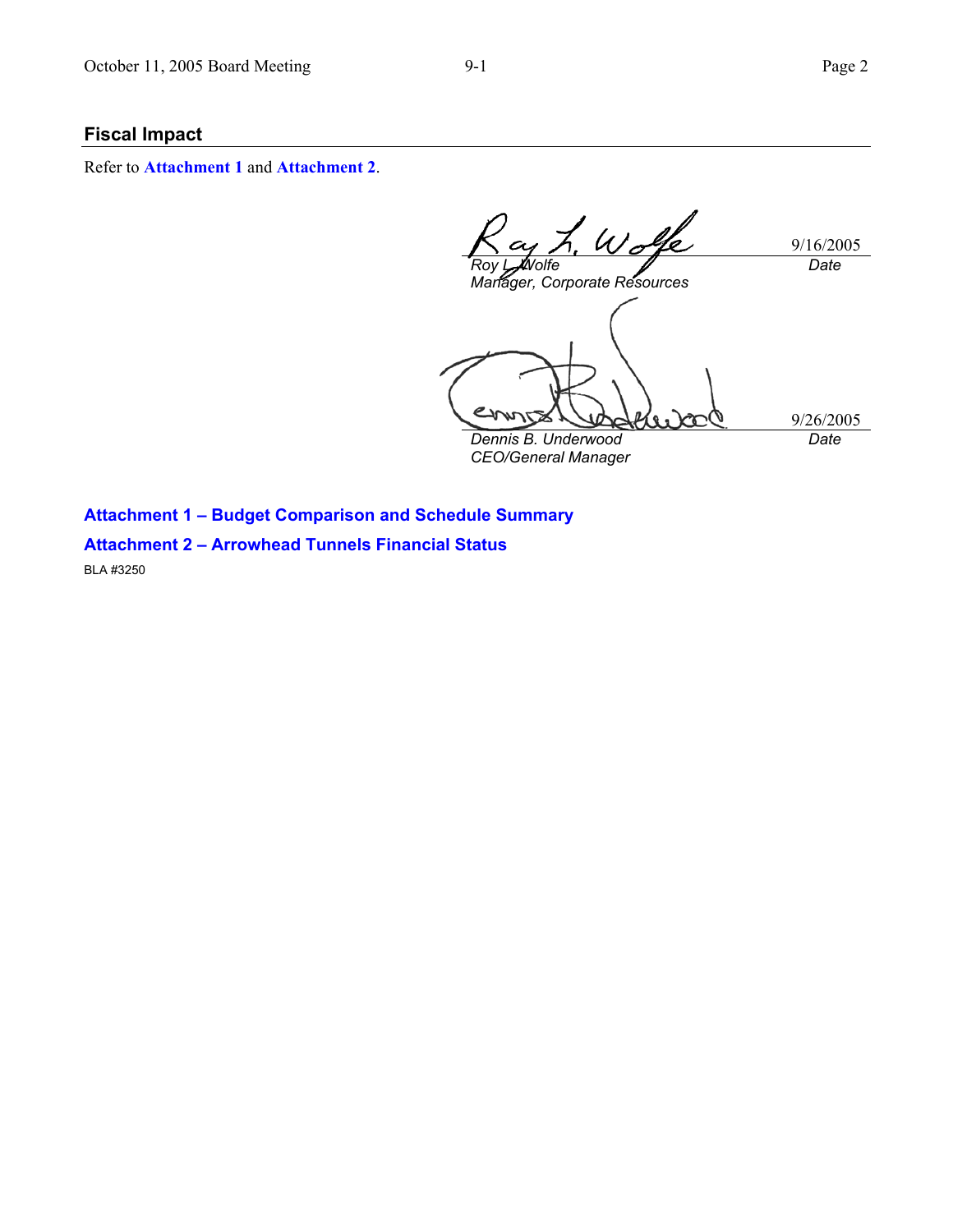### **Inland Feeder Program Budget Comparison and Schedule Summary**

|                                        |    |                    | <b>PROJECTED</b> |               | <b>ACTUALS</b> |             | <b>PROGRESS</b>                                                                                                                                                                                                                                                                                                                                                                              |                | <b>COMPLETION DATE</b> |                 |                               |
|----------------------------------------|----|--------------------|------------------|---------------|----------------|-------------|----------------------------------------------------------------------------------------------------------------------------------------------------------------------------------------------------------------------------------------------------------------------------------------------------------------------------------------------------------------------------------------------|----------------|------------------------|-----------------|-------------------------------|
|                                        |    | <b>BUDGET</b>      |                  | <b>COST</b>   |                | <b>THRU</b> | <b>PLANNED</b>                                                                                                                                                                                                                                                                                                                                                                               | <b>ACTUAL</b>  | <b>CONTRACT</b>        | <b>FORECAST</b> | <b>COMMENTS</b>               |
|                                        |    | (Aug-05)           |                  | (Aug-05)      |                | (Aug-05)    | % COMPLETE                                                                                                                                                                                                                                                                                                                                                                                   | % COMPLETE     | $(2)$ $(3)$            | $(Aug-05)$ (3)  |                               |
|                                        |    |                    |                  |               |                |             |                                                                                                                                                                                                                                                                                                                                                                                              | $(Aug-05)$ (1) |                        |                 |                               |
| <b>Active Construction</b>             |    |                    |                  |               |                |             |                                                                                                                                                                                                                                                                                                                                                                                              |                |                        |                 |                               |
| <b>Arrowhead Tunnels</b>               | \$ | 334,727,000 \$     |                  | 310,046,000   | \$             | 157,544,000 | 72%                                                                                                                                                                                                                                                                                                                                                                                          | 42%            | Mar-07                 | Nov-08          | Under construction            |
| <b>Highland Pipeline</b>               | \$ | $55,337,000$ \ \$  |                  | 55,096,000    | \$             | 54,922,000  | 100%                                                                                                                                                                                                                                                                                                                                                                                         | 100%           | Sep-04                 | $- - - - -$     | Performing Contract Close-out |
| <b>Construction Support</b>            |    |                    |                  |               |                |             |                                                                                                                                                                                                                                                                                                                                                                                              |                |                        |                 |                               |
| Right-of-Way and Land                  | \$ | $50,172,000$ \ \$  |                  | 50,172,000    | \$             | 49,842,000  | $- - - - -$                                                                                                                                                                                                                                                                                                                                                                                  | 99%            | -----                  | $- - - - -$     | -----                         |
| Environmental Planning/Mitigation      | \$ | 18,598,000   \$    |                  | 18,598,000    | \$             | 14,139,000  | $- - - - -$                                                                                                                                                                                                                                                                                                                                                                                  | 76%            | - - - - -              | -----           | - - - - -                     |
| Program Management                     | \$ | $32,401,000$ \ \$  |                  | 32,401,000    | \$             | 29,025,000  | $- - - - -$                                                                                                                                                                                                                                                                                                                                                                                  | 90%            | - - - - -              | $- - - - -$     | -----                         |
| <b>Completed Projects</b>              |    |                    |                  |               |                |             |                                                                                                                                                                                                                                                                                                                                                                                              |                |                        |                 |                               |
| Arrowhead West Tunnel Constr.          | \$ | $44,563,000$ \$    |                  | 44,496,000 \$ |                | 44,492,000  | $- - - - -$                                                                                                                                                                                                                                                                                                                                                                                  | 100%           | -----                  | -----           | -----                         |
| Arrowhead East Tunnel Constr.          | \$ | 121,753,000 \$     |                  | 121,753,000   | \$             | 121,422,000 | $\frac{1}{2} \frac{1}{2} \frac{1}{2} \frac{1}{2} \frac{1}{2} \frac{1}{2} \frac{1}{2} \frac{1}{2} \frac{1}{2} \frac{1}{2} \frac{1}{2} \frac{1}{2} \frac{1}{2} \frac{1}{2} \frac{1}{2} \frac{1}{2} \frac{1}{2} \frac{1}{2} \frac{1}{2} \frac{1}{2} \frac{1}{2} \frac{1}{2} \frac{1}{2} \frac{1}{2} \frac{1}{2} \frac{1}{2} \frac{1}{2} \frac{1}{2} \frac{1}{2} \frac{1}{2} \frac{1}{2} \frac{$ | 100%           | -----                  | -----           | - - - - -                     |
| Arrowhead Tunnels Design               | \$ | $29,380,000$ \ \$  |                  | 29,381,000    | \$             | 29,381,000  | $- - - - -$                                                                                                                                                                                                                                                                                                                                                                                  | 100%           | -----                  | -----           | -----                         |
| Mentone Pipeline                       | \$ | $32,112,000$ \$    |                  | 32,112,000    | \$             | 32,033,000  | $- - - - -$                                                                                                                                                                                                                                                                                                                                                                                  | 100%           | -----                  | $- - - - -$     | -----                         |
| Highland/Mentone Pipeline Design       | \$ | $16, 122, 000$ \$  |                  | 16,121,000    | \$             | 16,121,000  | $- - - - -$                                                                                                                                                                                                                                                                                                                                                                                  | 100%           | - - - - -              | -----           | -----                         |
| Riverside Badlands Tunnel              | \$ | 144,931,000 \$     |                  | 144,931,000   | \$             | 144,908,000 | $- - - - -$                                                                                                                                                                                                                                                                                                                                                                                  | 100%           | -----                  | -----           | -----                         |
| Riverside North Pipeline               | \$ | $55,713,000$ \$    |                  | 55,713,000    | \$             | 55,713,000  | $- - - - -$                                                                                                                                                                                                                                                                                                                                                                                  | 100%           | -----                  | -----           | -----                         |
| Riverside South Pipeline               | \$ | $42,418,000$ \$    |                  | 42,418,000    | \$             | 42,418,000  | $- - - - -$                                                                                                                                                                                                                                                                                                                                                                                  | 100%           | -----                  | $- - - - -$     | -----                         |
| Inland Feeder Study / Initial Planning | \$ | $8,024,000$ \ \$   |                  | 8,024,000     | \$             | 8,024,000   | $- - - - -$                                                                                                                                                                                                                                                                                                                                                                                  | 100%           | - - - - -              | - - - - -       | -----                         |
| Owner Controlled Insurance Program     | \$ | 18,700,000 \$      |                  | 18,700,000    | \$             | 18,467,000  | $- - - - -$                                                                                                                                                                                                                                                                                                                                                                                  | 99%            | $- - - - -$            | $- - - - -$     | -----                         |
| <b>Expended To Date</b>                |    |                    |                  |               | s.             | 818,448,000 |                                                                                                                                                                                                                                                                                                                                                                                              |                |                        |                 |                               |
| Total Cost To Complete   \$            |    | $1,004,951,000$ \$ |                  | 979,962,000   |                |             |                                                                                                                                                                                                                                                                                                                                                                                              |                |                        |                 |                               |
| Remaining Budget   \$                  |    | 181,509,000 \$     |                  | 206,498,000   |                |             |                                                                                                                                                                                                                                                                                                                                                                                              |                |                        |                 |                               |
| Total Approved Budget   \$             |    | $1,186,460,000$ \$ |                  | 1,186,460,000 |                |             |                                                                                                                                                                                                                                                                                                                                                                                              |                |                        |                 |                               |

(1) Based on work completed for construction reaches and \$ expended for construction support.

(2) Based on original contract duration and approved extensions.

(3) Completion date for Arrowhead Tunnels does not include time for grouting.

NOTE: Overall completion = 37 of 44 miles (84%)